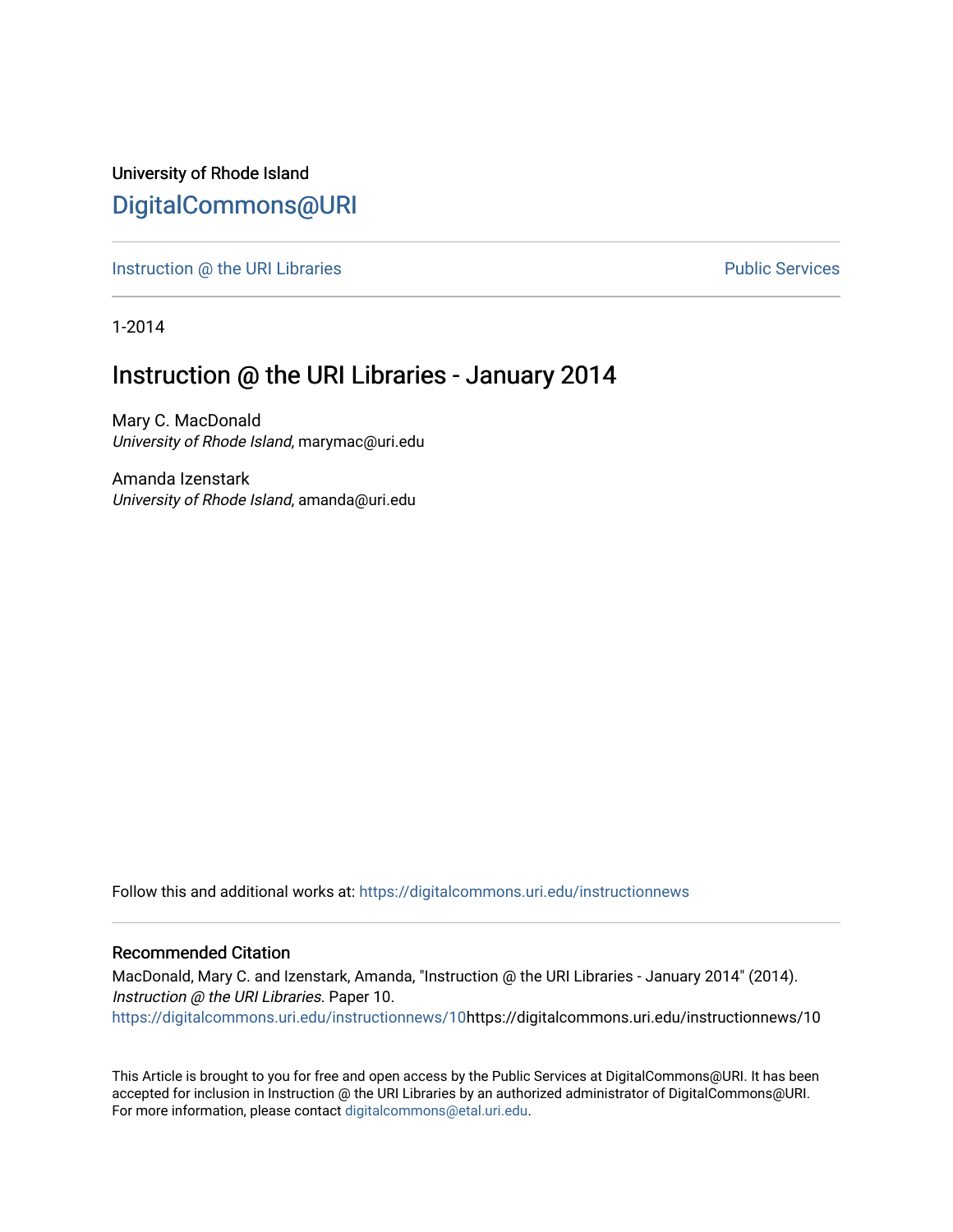# Instruction @ the URI Libraries



## **Employers Ask for "Patient but Persistent" Researchers** *How Can We Help?*

This May, another group of talented, accomplished students, ready and looking for work will graduate from URI. Will they be prepared for the expectations of their employers? A 2012 study compared the expectation of employers and the research skills of new hires from college:

"The employers we interviewed said that they expected young hires to be patient but persistent researchers.…employers said they needed them to be capable of engaging co-workers in an iterative searching process, retrieving information in a variety of formats, identifying patterns in an array of sources, and diving into sources of information… At worst, they said, some college hires solved information problems with a lightning quick Google search, a scan of the first couple of pages of results, and a linear answerfinding approach." (Head, 2012, p. 24)

A companion 2013 article, "What Information Competencies Matter in Today's Workplace?" published in the journal *Library and Information Research* further reports on research that explores and compares the information research competencies of new college graduates with what their new employers expect and hope for.

"Based on analysis of interview data, we identified four of the most frequently discussed information

competencies that employers said new graduates lacked:

- 1. engaging team members during research process;
- 2. retrieving information using a variety of formats;
- 3. finding patterns and making connections;
- 4. exploring a topic thoroughly." (Head, Van Hoeck, Eschler, & Fullerton, 2013, p. 87)

### *How can instructors prepare URI students to be "patient but persistent researchers"?*

- Develop and strengthen students' researching skills by teaching information research strategies that go beyond Google.
- Scaffold the research process by including a short graded exercise or assignment before a larger finished product.
- Assess not only the finished product, but also the "mud," the process of finding, evaluating, and applying information from a variety of sources used for completing projects and assignments.

#### **References**

Head, A.J. (2012). *Learning curve: How college graduates solve information problems once they join the workplace.*  Seattle: U of Washington http://projectinfolit.org/pdfs/ PIL\_fall2012\_workplaceStudy\_FullReport\_Revised.pdf

Head, A.J., Van Hoeck, M., Eschler, J. & Fullerton S. (2013). "What information competencies matter in today's workplace?" *Library and Information Research, 37*(114) [75-104. http://www.lirgjournal.org.uk/lir/ojs/index.php/lir/](http://www.lirgjournal.org.uk/lir/ojs/index.php/lir/article/view/557/593) article/view/557/593